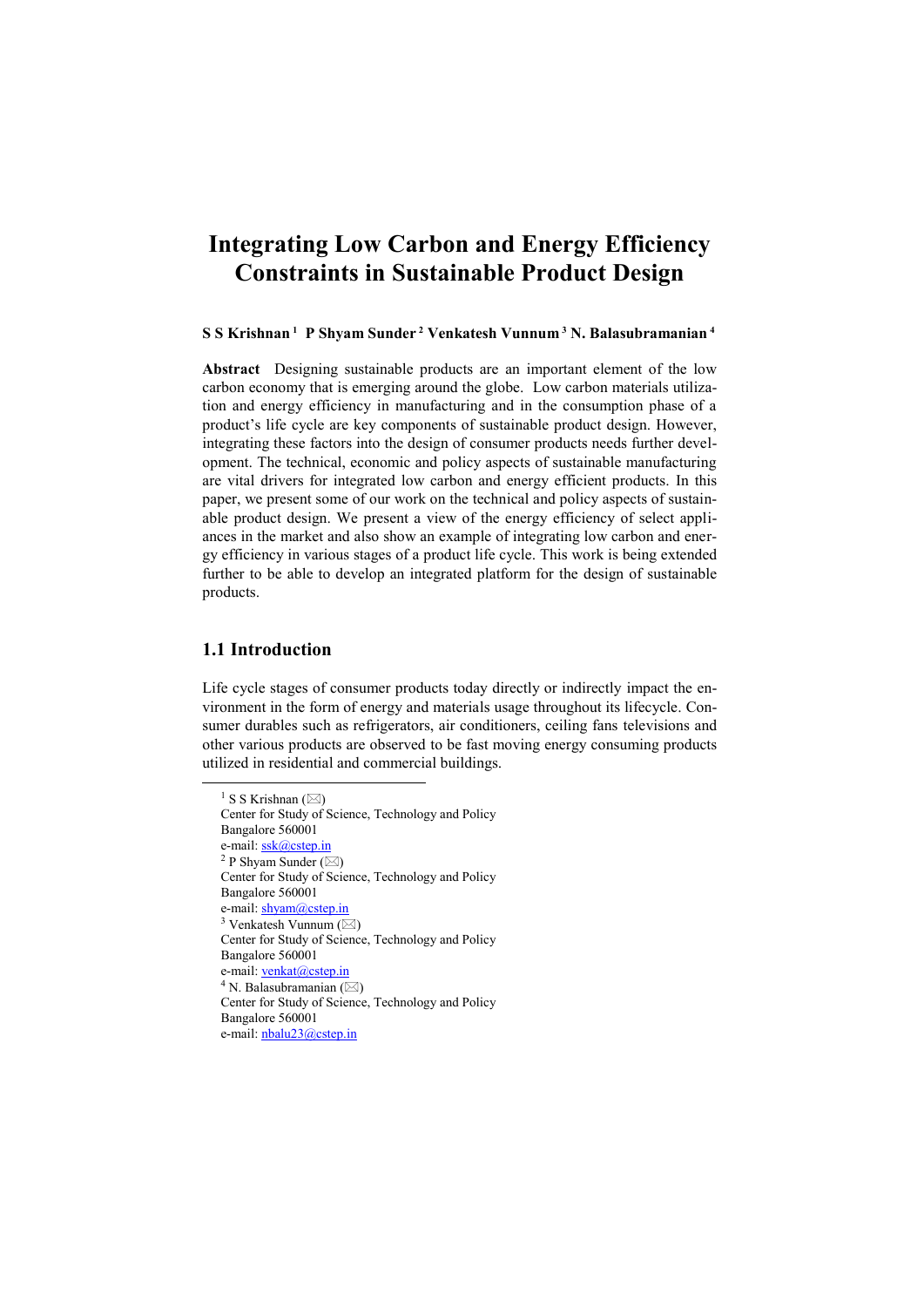### **1.2 Sustainable Design and Manufacture**

Manufacturing is sometimes thought of as a simple open system into which various resources flow in for conversion and products and wastes flow out. However, one could take a much more extensive view of this problem [1]. If we take the systems view of manufacturing, and track the consequences of manufacturing and design decisions throughout the entire product development cycle, this would take us through (1) raw materials production, (2) manufacturing, (3) the use phase, and finally to (4) the end-of-life phase. This is a far broader view of manufacturing than the one that simply looks at the consumption, wastes and pollutants occurring at the factory. It has become clear that integrating manufacturing into a sustainable society requires the broader systems view [1].

A Process model on sustainable manufacturing has been developed by researchers at the Center for the Study of Science and Technology (CSTEP) [2]. In this model, shown in Fig 1, the major process activities are represented. Each of these activities has an impact on the environment where an impact can be defined as a material or energy flow in either direction. Some activities such as raw material mining, energy production, manufacturing, use phase, recycling and others have a direct impact on the environment. For example, a car has a direct impact during its use phase. Some activities such as the design process and the maintenance and end-oflife analysis have an indirect impact in that these activities have the potential to substantively alter the direct impact of other activities. This study shows that for a completely sustainable manufacturing model, all the processes must interact with the environment through the sustainable infrastructure layer. They define sustainability analysis to be the set of all activities that can reduce the impact of activities on the environment. Some activities listed under sustainable analysis are energy efficiency, material an energy flow, waste flow, total environmental impact and their associated technical, economic and other analyses. The Sustainable Manufacturing (SM) Process Model also details the sequence of processes that occur in the life cycle of manufacturing. The raw material mining and energy production feed the manufacturing plant with required inputs. Inputs also come in from design processes which drive the manufacturing process. The product is also subject to routine and periodic maintenance analysis checks which may feedback with retrofit activities that modify or upgrade the plant.

The CSTEP researchers [2] also provided a component view of the sustainable manufacturing infrastructure shown in Fig 2. This view represents all of the stakeholders who comprise the SM infrastructure. Each of the institutional stakeholders forms an aggregation relationship, in Unified Modeling language (UML) terminology, with the SM infrastructure. This report states that sustainability cannot be described as a separate activity that can be taught, trained, learned or practiced independent of the target domain. Sustainability has to be integrated into the various activities that comprise the current economic processes of human endeavor. In SM, sustainability analysis has to be incorporated into the different components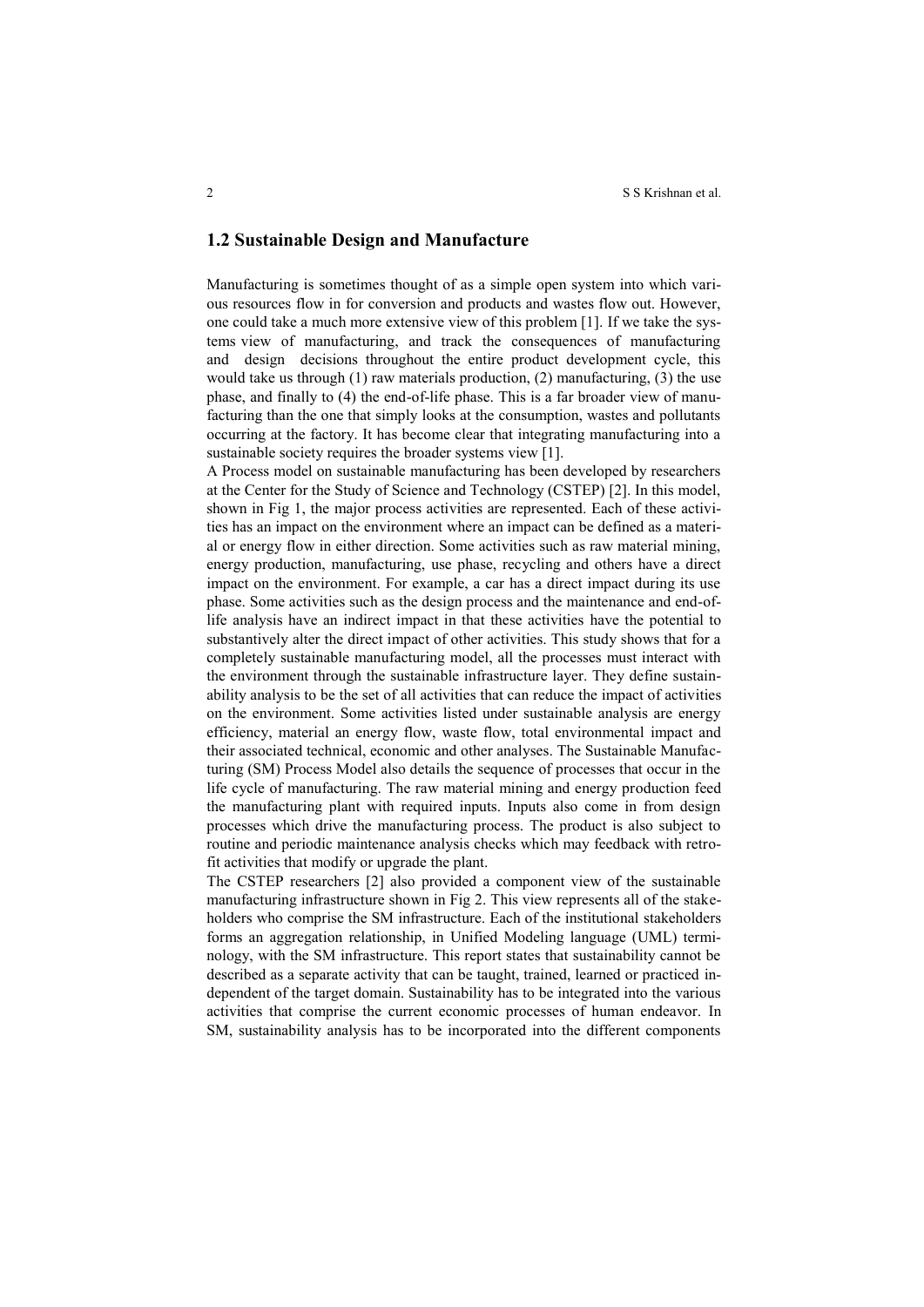shown in the SM infrastructure model. Each activity of the SM process model has to perform its entire repertoire of sub - activities while treating sustainability considerations as an additional factor.



**Fig 1** Sustainable Manufacturing Process Model

This may be treated in various formulations by different components as an optimization function, a hard constraint, a soft constraint, a policy option, a policy mechanism guideline, a compliance target parameter or in other ways such as a modification of societal preferences, value systems and demands. However, the fact remains that in a systems view of the SM process model, sustainability needs to be urgently integrated into the current set of activities.

### **3.1 Global Initiatives for Sustainable Product Design**

India initiated the National Mission for Enhanced Energy Efficiency (NMEEE), one of the 8 missions under the national action plan on climate change enunciating principles of achieving national growth objectives through qualitative directions that enhance ecological sustainability and mitigation of GHG emissions. Bureau of Energy Efficiency (BEE), is the principle organization under the Ministry of Power implementing the star labeling system for appliances. BEE has covered major building appliances and also agricultural pumps in the labeling systems [4]. From 2006, BEE is responsible for the star labeling system for residential and commercial domestic appliances in India. Table 1 shows the numbers of models which have been rated rated till Dec'2010. Energy star program by the U.S. Envi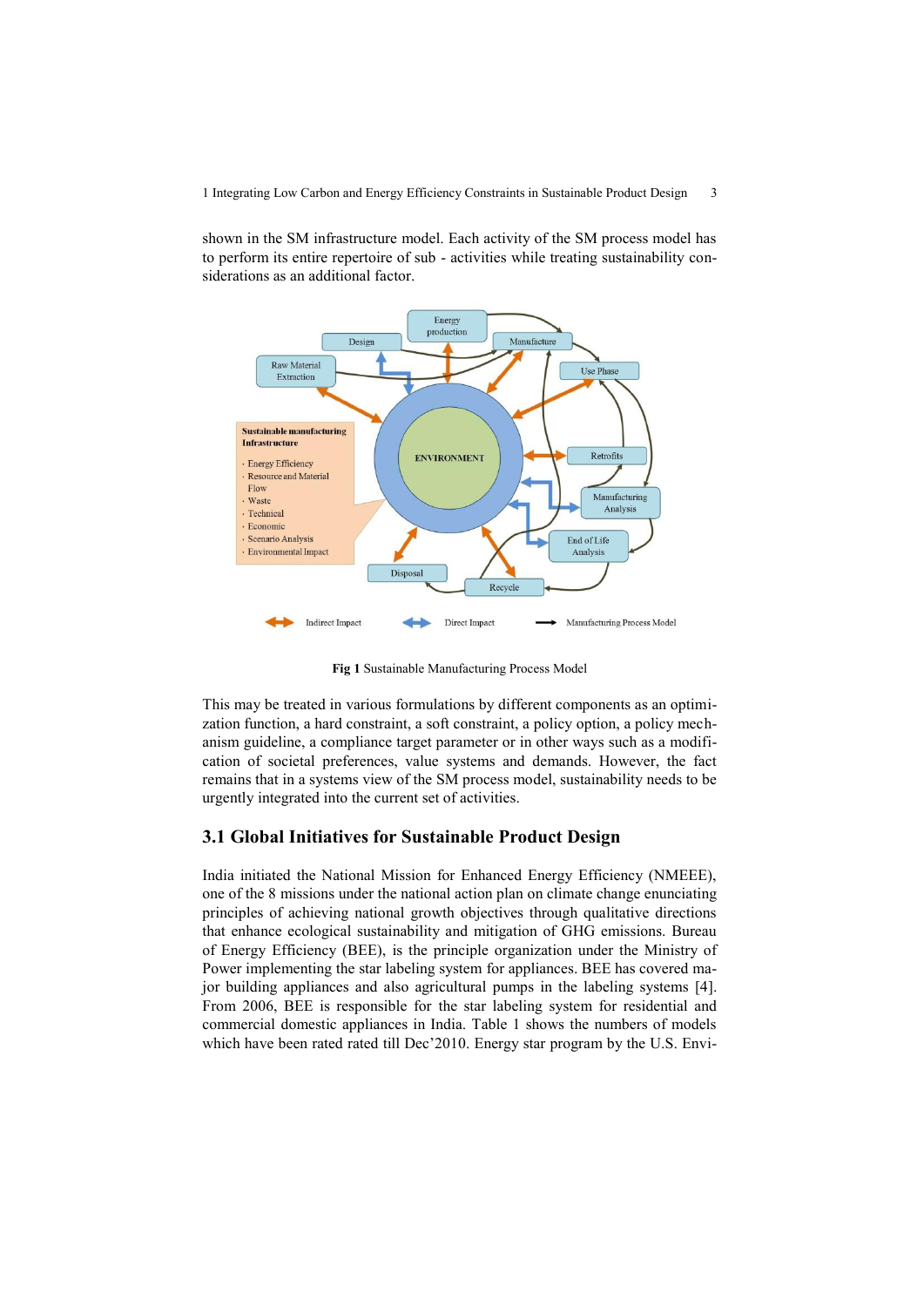ronmental Protection Agency and the U.S. Department of Energy (DoE) first initiated the energy efficiency among consumer durables helping consumers save money and protect the environment through energy efficient products and practices.



**Fig.2** Sustainable Manufacturing Infrastructure: Component View

In 2009, Energy savings from consumers was able to avoid GHG emissions equivalent to those from 30 million cars — all while saving nearly \$17 billion on their utility bills according to DoE. Super Efficient Appliances Deployment (SEAD) initiatives are current developments from the US, DoE. , where SEAD partners will work together to "pull" super-efficient appliances and equipment into the market by cooperating on measures like manufacturer incentives and R&D investments. At the same time, partners will "push" the most inefficient equipment out of the market by working together to bolster national or regional policies like minimum efficiency standards. For example, SEAD will identify opportunities for strengthening appliance and equipment efficiency standards through international cooperation.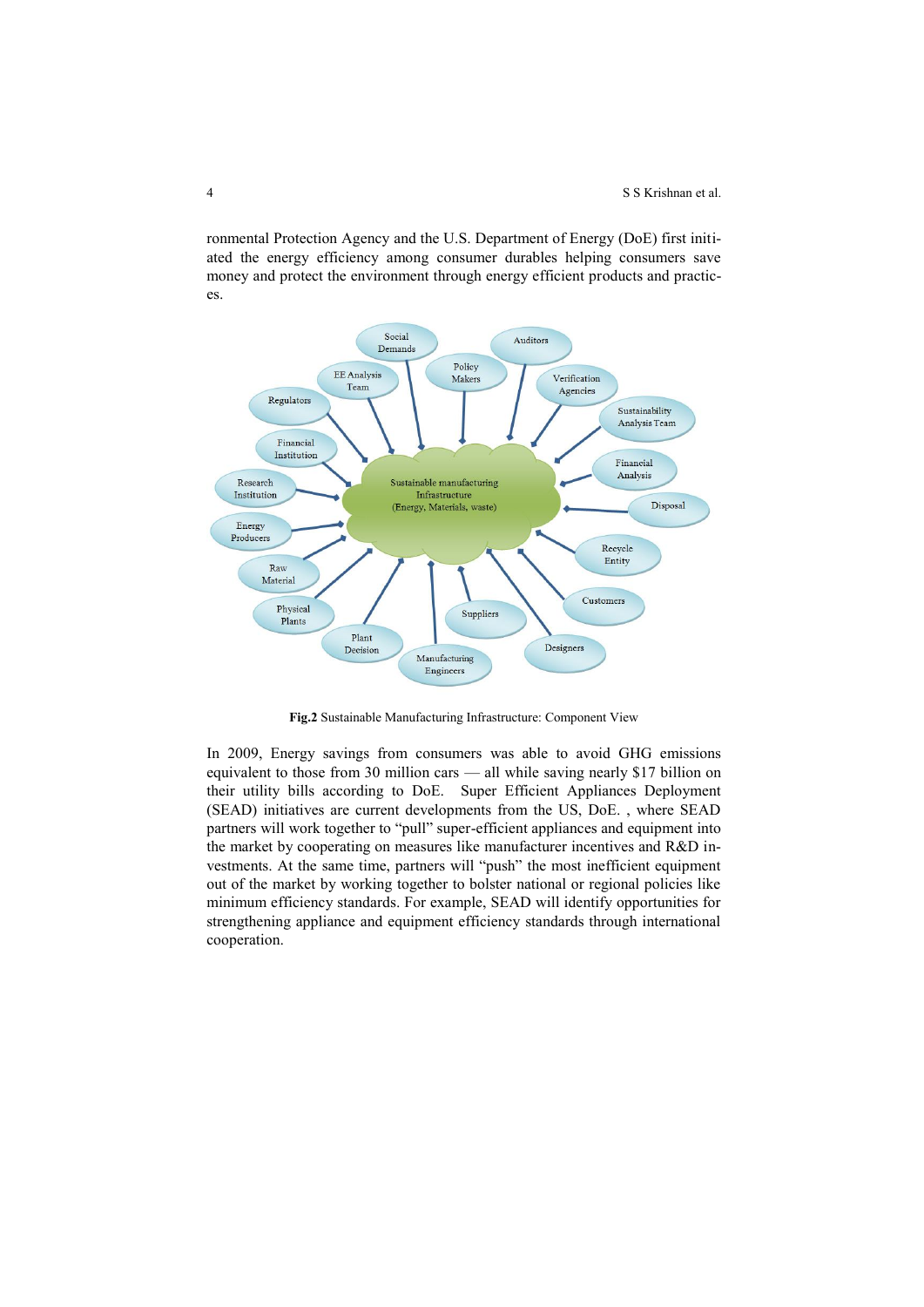## *1.3.1 Product Classification and Energy Rating*

| <b>Appliances Category</b> | <b>Model rated</b><br>(2010) | % Growth rate<br>$(2010)^5$ |
|----------------------------|------------------------------|-----------------------------|
| Frost Free Refrigerator    | 633                          |                             |
| Air Conditioner            | 1508                         |                             |
| Tubular Lighting           | 64                           |                             |
| Direct Cool Refrigerators  | 599                          |                             |
| Water heaters              | 325                          |                             |
| Television                 | 60                           |                             |

**Table 1** Total number of models from each appliances categories rated till Dec' 2010 by BEE [4]

Each durable has a factor called load or power needed to function, which is expressed in wattage (w) or Kilo watts (kW). A typical tubular lighting needs 30-40 watts, and water heater needs 1.5kW or simply 1500W. From the yearly models rating information data, Heating Ventilation and Air Conditioner (HVAC) are the major energy consuming durables with load of 1200-1800W on average. Other appliances are observed to be less than 200W on average as shown in Figure 3.



**Fig 3 Average rated power of appliances**

## *1.3.2 Product Usage Patterns*

Duration of utilization varies from product to product. Each appliance is used only to serve the purpose of our needs. Some are used as mandatory such as refrigerators. A refrigerator a most widely used appliance is continuously in operation round the clock in order to preserve the food. Typical refrigerators either frost free or direct cool are assumed to be in use for 24 hours per day which is

 $\overline{a}$ 

<sup>5</sup> IndiaStats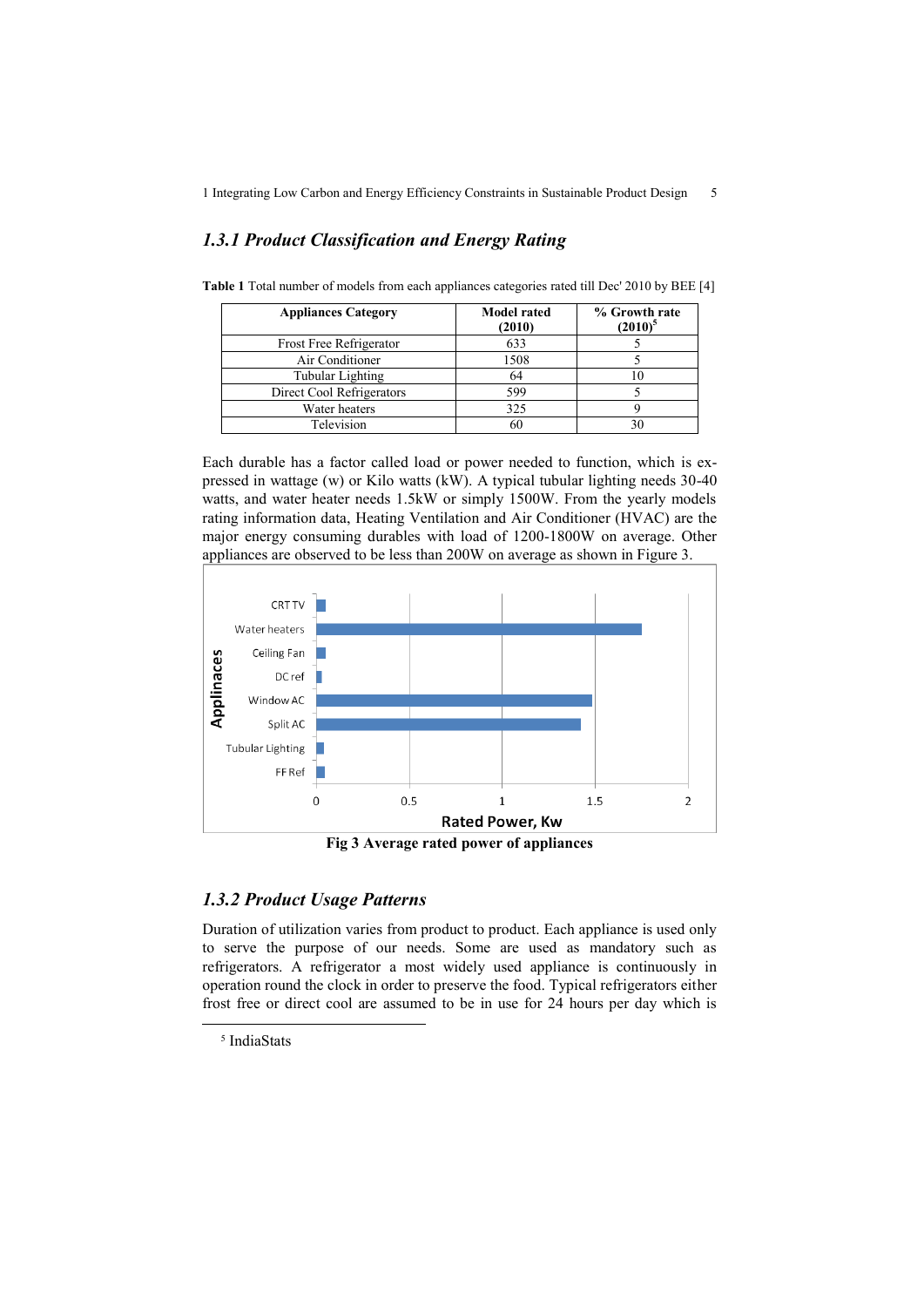8760 hours per year. [4,5]Some are seasonal like ceiling fan which are mostly used in summer or during hot conditions. Table 2 summarizes the assumed operating time in hours.

| Appliance                | Hours in use |  |  |
|--------------------------|--------------|--|--|
| FF refrigerator          | 8760         |  |  |
| Tubular Lighting         | 2920         |  |  |
| Split AC                 | 3360         |  |  |
| Widow AC                 | 3360         |  |  |
| Direct Cool Refrigerator | 8760         |  |  |
| Ceiling Fan              | 2400         |  |  |
| Water heaters            | 1095         |  |  |
| Television               | 2920         |  |  |

**Table 2** Average hours of use of appliances

## *1.3.3 Annual Energy Consumption and CO2 Emissions*

Table 3 shows the comparative energy consumption scenarios of selected appliances between best and the average rated appliances today. The estimations is based on the current average energy rating and assumed consumption hours as explained in the earlier section.

**Table 3 Average Energy Consumption and CO<sup>2</sup> from Average and best technology appliances in 2010**

| Appliance                         | Technology  | Per Unit.<br>kWh | <b>Total volume</b><br><b>Energy GWh</b> | <b>Primary En-</b><br>ergy(PJ) | CO <sub>2</sub><br><b>Emission</b><br>(Kg, per<br>unit) |
|-----------------------------------|-------------|------------------|------------------------------------------|--------------------------------|---------------------------------------------------------|
| <b>Frost Free</b><br>Refrigerator | Average     | 663.0            | 5,151.9                                  | 58.5                           | 543.7                                                   |
|                                   | <b>Best</b> | 397.4            | 3,088.5                                  | 35.1                           | 325.9                                                   |
| Direct cool<br>Refrigerator       | Average     | 390.0            | 12,123.1                                 | 137.8                          | 319.8                                                   |
|                                   | <b>Best</b> | 256.6            | 7,975.7                                  | 90.7                           | 210.4                                                   |

## **4 Life cycle Assessment**

A Life cycle assessment (LCA) tool can be used to evaluate the environmental aspects and potential impact associated with a product and services throughout its life span. The generic approach to evaluate the LCA of a product is by cradle to grave. The basic aim of LCA is to:

1. Identify the energy and materials used and waste released to the environment.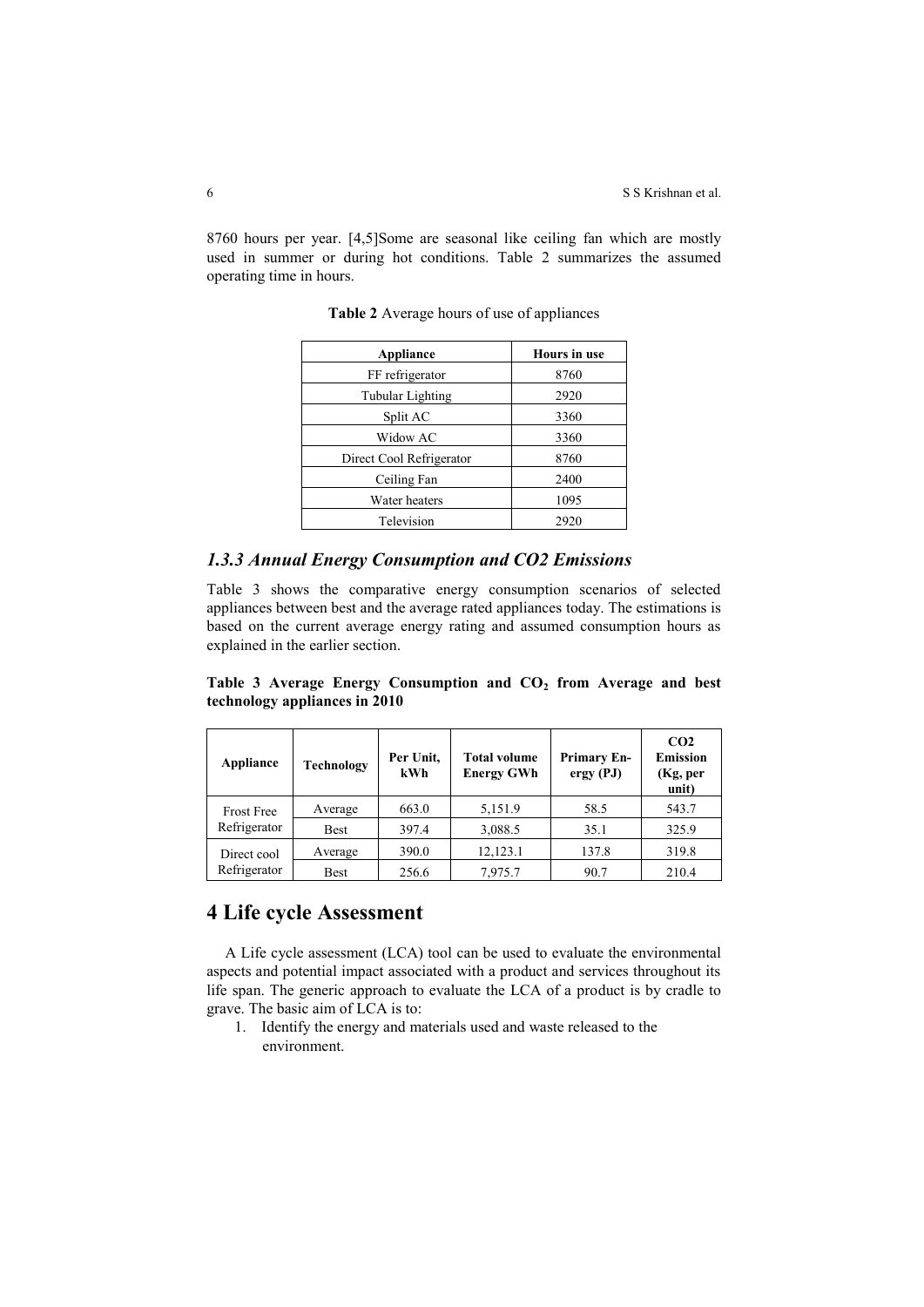- 2. Assess the impact of energy and materials used and wastes released
- 3. Identify the opportunities for reducing environmental impacts.

The whole framework follows ISO principles and requirements for conducting and reporting life cycle assessment studies. [3] For all appliances evaluated, it is significant the use phase dominated the life-cycle impact, with a proportion of more than 90 percent. Production represented less than 8 percent of the overall environmental burden [7].

Policy interventions and technological improvements have led to substantial reductions in energy consumption of appliances since 1981. The boundary for this study entails raw material extraction, manufacturing, and use phase for a functional appliance unit.

## **1.4.1 Integrating Low Carbon Materials and Energy Efficiency**

We have developed a method to assess the life cycle impact of a product during the design stage by factoring in the low carbon material substitution options and energy efficiency constraints during manufacturing and the service life of common products. In this work, we have assessed the emissions and energy impact for a refrigerator which is one of most commonly used appliances. For a top door or front door refrigerator a typical materials used in the manufacturing is estimated. Figure 6 shows an integrated LCA model of a refrigerator. The proportion and kinds of materials used in this model is an approximate estimate and referring to the analysis of AHAM [1].

#### **1.4.2 Results**

The model was demonstrated using the GaBI 4 software. However, the integration of low carbon material substitution and energy efficiency in manufacturing and service life energy consumption are concepts which can be integrated independent of the software analysis tool. We have shown the various materials used as baseline Case 1 and in Case 2 we have substituted a certain amount of steel with a low carbon material. We have also replaced the existing manufacturing process with a more efficient process and have improved the design of the product by reducing its energy consumption during usage as well. All three factors need to be incorporated at the design stage in order to efficiently produce competitive products for a low carbon economy.

The results show that the carbon emissions from the metals such as Steel and aluminum emit high quantity of  $CO<sub>2</sub>$ , 56.68 and 22.71 Kg  $CO<sub>2</sub>$  respectively per unit manufacturing and plastics materials like ABS and EPS together estimated to emit  $34 \text{ kg CO}_2$  as shown in Figures 4 and 5 below. Case 1 pertains to the base case and Case 2 is the result of low carbon material substitution and energy efficient manufacturing and service life consumption standards.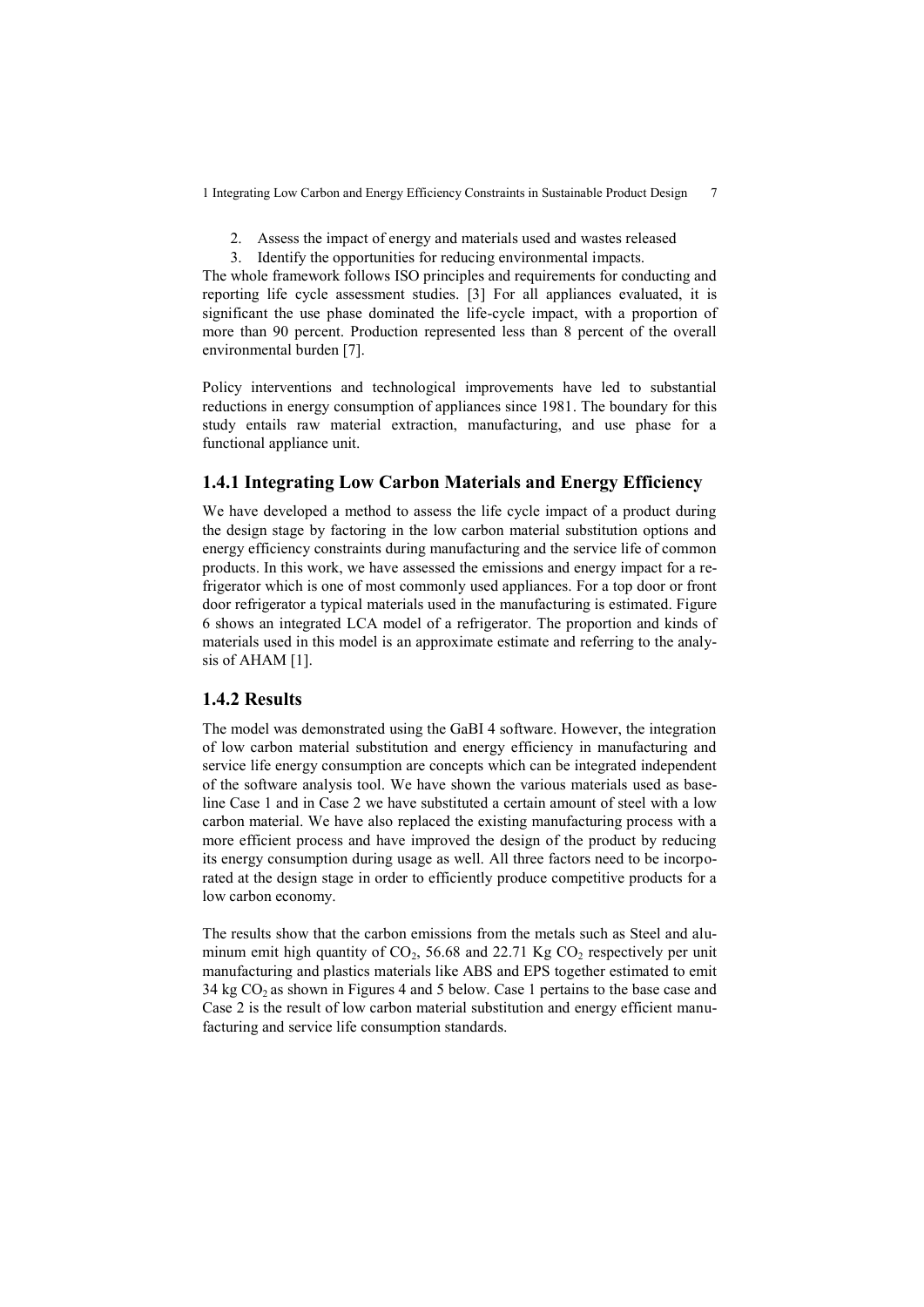Additionally, the particles in the air from typical refrigerator units were contributed by aluminum, glass and other metals. Collectively from metals, about 100-110g of particle is displaced and on an overall from all the selected materials approximately 170g of particles is displaced in the air from a single unit manufactured.

The figures below illustrate the reduced emissions that result from substituting low carbon materials at the design stage and also the energy savings during manufacture and during the service life due to design decisions taken early on. These savings have been demonstrated for the case of one refrigerator unit and are multiplied at the national and global levels by the large volumes of such appliance products that are manufactured annually.

Such an integrated approach can help in improving environmental sustainability of large volumes of appliances and the transition to a sustainable low carbon economy while retaining the competitiveness of manufacturing businesses.

| Refrigerator                                    | Case 1    | Case 2   | Case 1             | Case 2 |
|-------------------------------------------------|-----------|----------|--------------------|--------|
| <b>Materials</b>                                | Mass (kg) |          | Emissions (Kg-CO2) |        |
| Aluminum                                        | 2.321     | 2.321    | 22.715             | 22.715 |
| Polystyrene expandable granulate (EPS)          | 6.875     | 6.875    | 17.711             | 17.711 |
| Acrylonitrile-butadiene-styrene granulate (ABS) | 5.577     | 5.577    | 17.020             | 17.020 |
| Copper                                          | 2.97      | 2.97     | 11.555             | 11.555 |
| Glass                                           | 3.256     | 3.256    | 7.254              | 7.254  |
| Cast Iron                                       | 5.016     | 5.016    | 6.144              | 6.144  |
| <b>Brass</b>                                    | 0.781     | 0.781    | 3.539              | 3.539  |
| <b>PVC</b>                                      | 1.111     | 1.111    | 2.481              | 2.481  |
| Styrene-butadiene rubber mix (SBR)              | 0.187     | 0.187    | 0.580              | 0.580  |
| Steel                                           | 52.305    | 39.22875 | 56.680             | 42.510 |
| Low carbon Materials                            |           | 13.07625 |                    | 10.627 |

**Figure 4** Impact on Emissions through Low Carbon and Energy Efficient Design



**Figure 5** Energy Consumption during Manufacture and Annual Service Life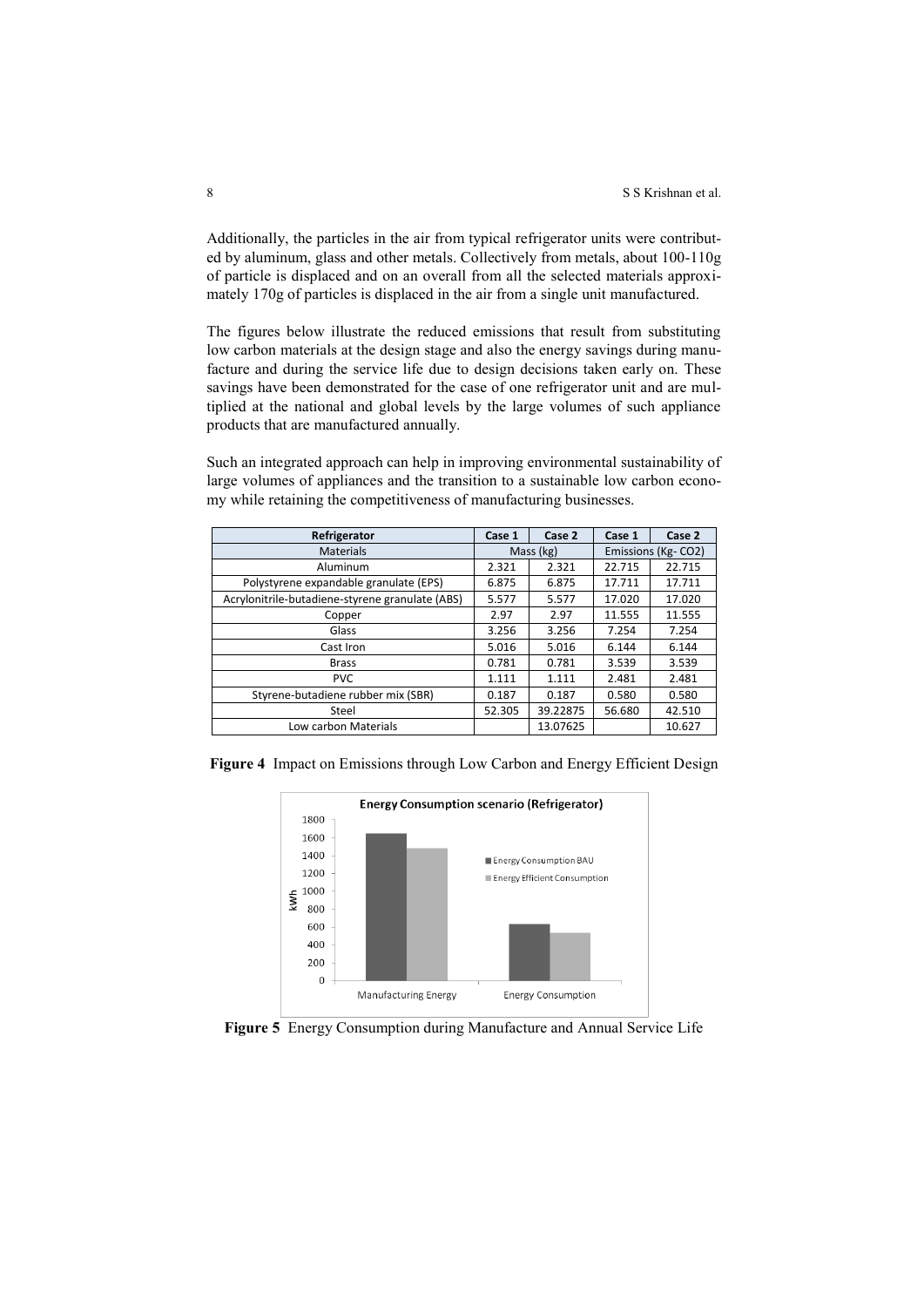

**Figure 6** Integrated LCA model of Refrigerator using GaBi 4